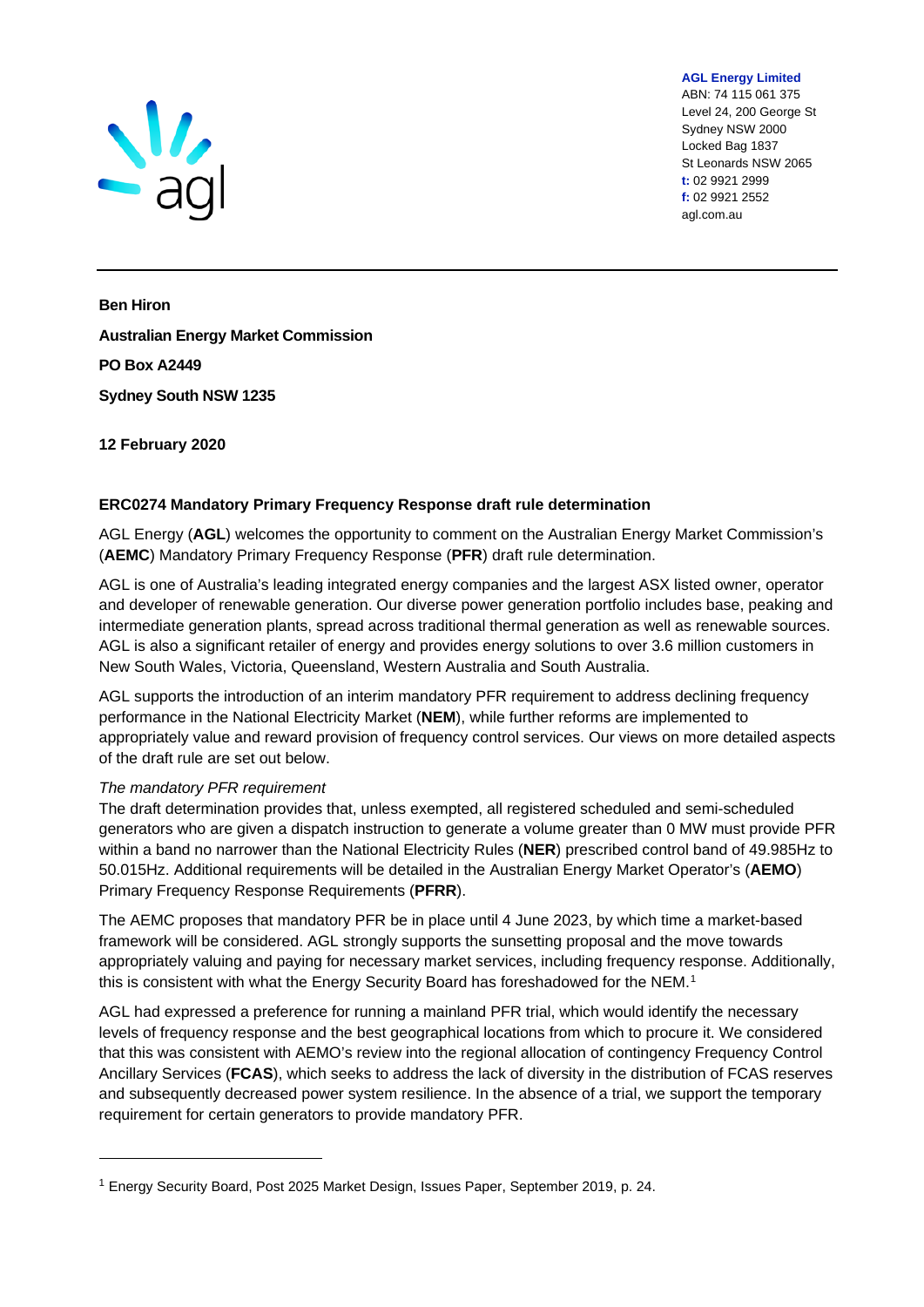

AGL expects that as the AEMC and stakeholders consider a replacement to mandatory PFR, that consideration will be given to how PFR will operate alongside existing FCAS markets and what changes may be required. The AEMC has foreshadowed this in the draft determination with respect to regulation FCAS and the impacts to causer pays arrangements.

A more immediate concern is the interaction between mandatory PFR and contingency FCAS. Will contingency FCAS providers be paid for PFR where the frequency bands of the services intersect? If so, is this fair to PFR providers who are not contingency FCAS providers? AGL considers that the AEMC should provide guidance in this area during this current rule change process, rather than leaving this issue to the procedure amendment process.

In a similar vein, AGL supports prescribing the maximum primary frequency control band within the NER rather than leaving it to the AEMO's discretion through the PFRR, in addition to specifying that generators need not maintain headroom. This provides impacted participants with a degree of certainty that key elements of the mandatory PFR requirement cannot be easily amended, except by the Reliability Panel through the Frequency Operating Standard (**FOS**). Any changes to the control band or headroom requirements would necessitate further plant changes, placing additional regulatory and cost burden on participants.

Looking specifically at the PFR deadband, we understand that +/- 0.015Hz has been selected as a best practice standard. The draft rule specifies that AEMO cannot prescribe a narrower deadband in the PFRR, but can set a wider allowable deadband. AGL supports the draft rule providing such flexibility, however AEMO's draft PFRR has removed the flexibility prescribed by the AEMC by strictly utilising the +/- 0.015Hz deadband.

The problem with AEMO's strict imposition of a narrow deadband is that a significant amount of plant in the NEM simply cannot meet the requirement without investment. An incentive based PFR scheme would encourage participants to invest, but in the absence of this, we strongly urge AEMO to pull back from its all or nothing position, or ask the AEMC to redraft the rule in a way that directs AEMO to a more practical conclusion.

For further context, much thermal plant in the NEM was constructed and designed with PFR at +/- 0.025Hz, while other plant control systems can only be set to two decimal places and therefore cannot measure a PFR response to three decimal places, as proposed. In AGL's view, for plant that cannot easily provide PFR at +/- 0.015Hz, it is better to have these generators contributing at +/- 0.025Hz or +/- 0.02Hz than not at all. Having generators providing PFR at slightly different deadbands is also likely to assist with engineering concerns about what would happen if all PFR kicked in at the same point.

Similarly, with AEMO's proposed droop requirement of five per cent, the Australian Standard has historically been set at four per cent, and any plant changes required to adopt a new limit will be expensive in dollar terms and engineering hours. A preferable mandatory PFR requirement should see existing plant providing PFR with fixed droop and deadbands within their design limits, but as close as practical to AEMO's chosen parameters of +/- 0.015Hz and 5% droop. New generation can more easily be designed for +/- 0.015Hz dead and 5% droop, should these be the preferred parameters going forward.

*The process for exemption or variation to the performance parameters for the provision of PFR*  As noted above, many existing generators can provide PFR, but not at the narrow levels prescribed in the draft PFRR. Further, many generators entered the NEM at a time when PFR was not required to be provided and thus PFR enablement was not a design consideration. These groups would presumably fall into the respective categories of partial and full exemption. We would like to see further detail in the PFRR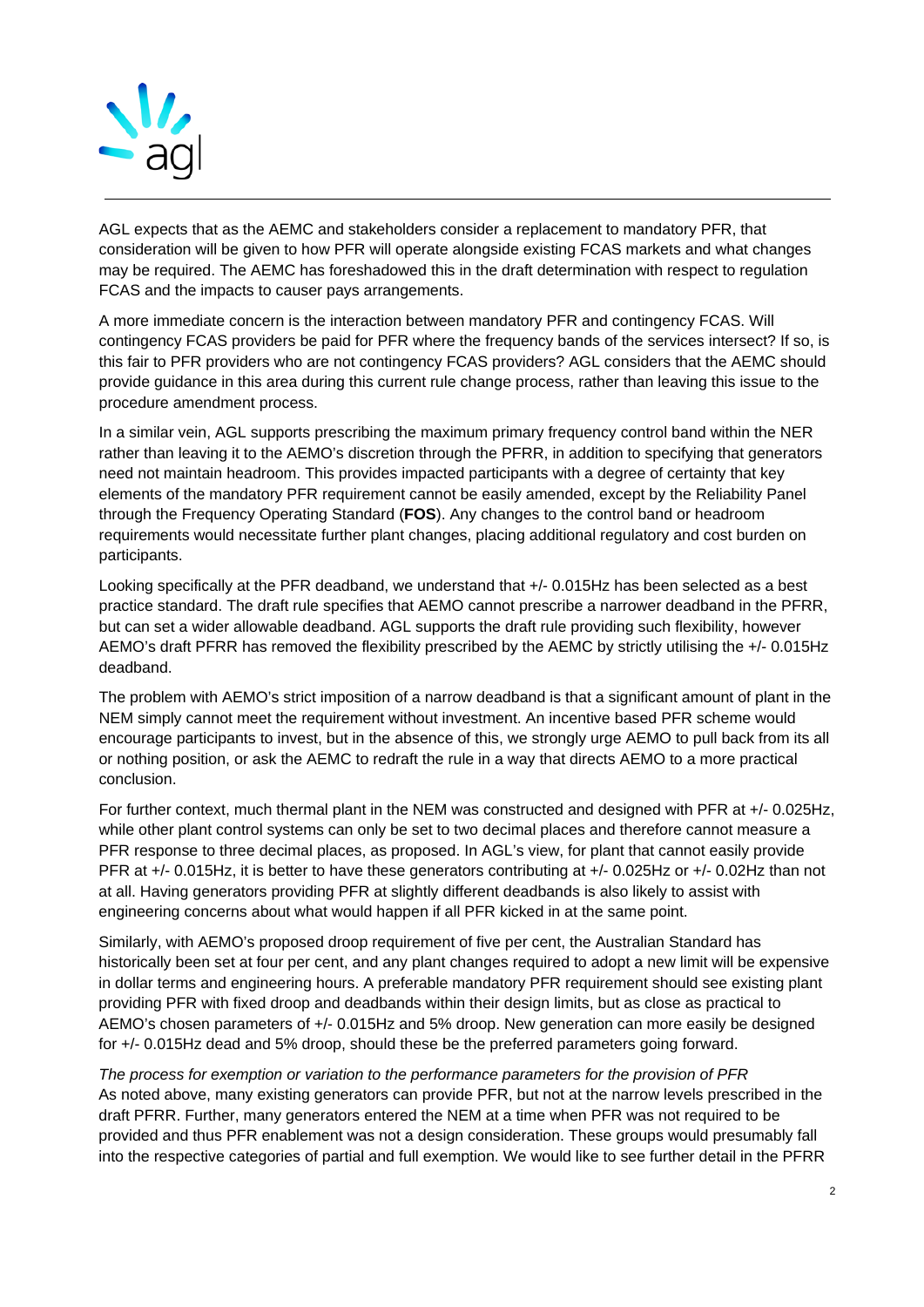

or the final rule on how AEMO will assess technical ability and economic viability in determining whether a generator should be fully or partially exempt from providing mandatory PFR.

This rule change covers similar ground to NER clause 4.16, which sought to ensure that the actual capability of plant be taken as the appropriate performance standard for that plant to meet. To ensure that onerous retrofitting requirements were not placed on existing generators, clause 4.16.7 allowed for expert determination where the generator and AEMO could not agree on plant performance. This avoided applying the protracted NER chapter eight arbitration provisions, limited the grounds for dispute, and appointed an appropriately qualified technical expert. It may be appropriate to mirror these dispute resolution provisions in the final mandatory PFR rule, to give participants comfort that unreasonable requirements will not be imposed on them.

## *The arrangements for implementation of the mandatory PFR requirement*

AGL supports the draft rule placing an obligation on AEMO to set out the process for the coordinated activation of changes to generating systems in the PFRR (cl. 11.[XXX].2(c)(3)). As noted by other stakeholders, the draft PFRR did not detail such information. Given the significant disadvantage that first movers could face as PFR is rolled out across the network, AGL considers the final rule must go further. AEMO should be required to ensure that PFR implementation is appropriately staged in terms of timing and geographic distribution, minimising the risk that any individual generator is subject to loss or damage.

We note the AEMC's draft determination to not provide for direct reimbursement of plant upgrades costs when a generator implements mandatory PFR. This decision was made on the basis that a generator could seek to gold plate any upgrades, that the generator will be able to derive revenue from any upgrades it makes, and where costs are too high, the generator will be exempt from having to upgrade at all. We do not disagree with the AEMC's reasoning.

That said, it must be acknowledged that current generator control systems were established in good faith to comply with the regulatory requirements of the day and generators will lose a degree of this capital expenditure in the shift to mandatory PFR. The AEMC's decision to not provide compensation only strengthens the need to develop a framework for incentive based PFR provision, which would allow generators to recoup some of these losses.

Finally, on the PFRR, Clause 4.4.2A(4) of the draft rule requires that the PFRR include details of compliance audits or tests a generator must conduct to verify compliance with applicable settings. The PFRR specify that at a minimum, a step response stability test is required, and that further tests may also be necessary.

It is possible that for some generator system changes, AEMO will seek to apply NER processes such as those in clause 5.3.9 and S5.2.2 and this may result in generators being asked to conduct modelling. Modelling would significantly slow the implementation of the PFR and result in significant cost to generators, entirely counteracting the urgency driving this rule change forward. Accordingly, the final rule should establish that mandatory PFR implementation will not give rise to generator change processes under clause 5.3.9 and S5.2.2, nor will generators be required to undertake power system modelling.

*Other changes to the NER that relate to the provision of PFR by market participants in the NEM* AGL supports the draft rule amendment to cl. 4.9.8 to explicitly state that generators providing frequency response, in AEMO's words, "will not be non-compliant with their dispatch instructions."[2](#page-2-0) Under the existing

<span id="page-2-0"></span><sup>&</sup>lt;sup>2</sup> AEMO, Electricity rule change proposal, Removal of disincentives to the provision of primary frequency response under normal operating conditions, 1 July 2019, p. 39.